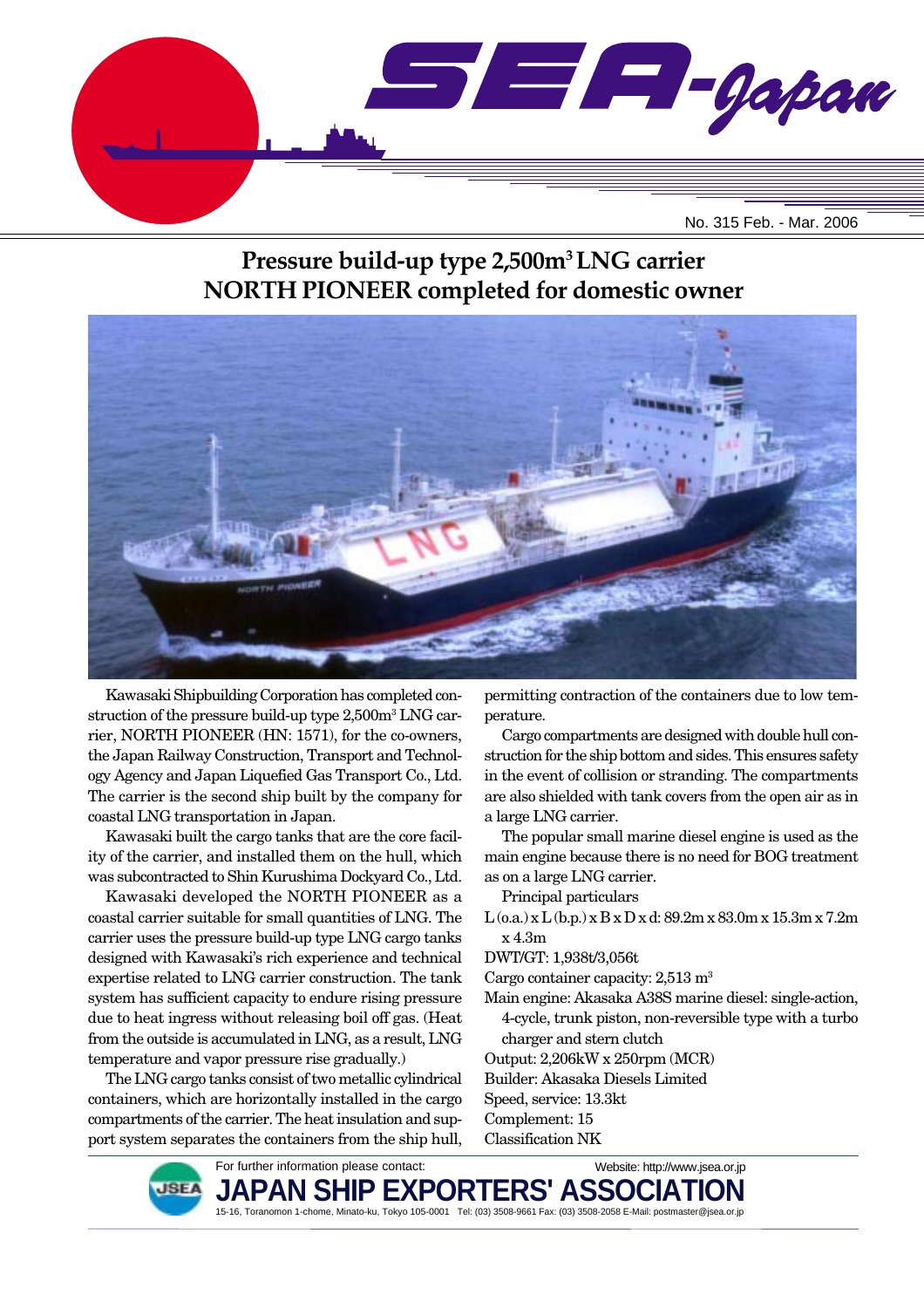### **MHI completes 147,835m3 Moss type LNG Carrier, ARCTIC PRINCESS**

Mitsubishi Heavy Industries, Ltd. (MHI) completed construction of the ARCTIC PRINCESS (HN: 2184), a Moss type LNG carrier with a tank capacity of 147,835m<sup>3</sup>, and delivered the vessel to Joint Gas Ltd. at the Nagasaki Shipyard & Machinery Works on Jan. 13, 2006.

High propulsive performance with less vibration is achieved by the refined hull form and optimum design of propeller based on CFD and model experiments. The comfort class notation is DNV COMF-V(1)C(2). The hull structure is designed based on advanced ship structural analysis and the stringent structural design notations of DNV CSA-2, PLUS-2 were the first application to a LNG carrier. Resistance measures against cold of minus 18 degree C, for example the

enclosed type bridge wing and heating underneath the working area of mooring deck, are adopted considering operations in high latitudes. The Schilling Rudder (high lift type rudder) and a bow thruster are fitted



Principal Particulars

 $L$  (o.a.) x  $L$  (b.p.) x  $B$  x  $D$  x d: 288.0m x 274.0m x 49.0m x 26.8m x 11.5m

GT: 121,597 Cargo tank capacity:  $147,835$ m<sup>3</sup> Main engine: Marine steam turbine x 1 unit Output: 27,600kW x 81rpm Service speed: 19.5kt Classification: DNV

### **MES completes world's largest class DH VLCC, YUFUSAN**



Mitsui Engineering & Shipbuilding Co., Ltd. has completed construction of the 311,389DWT double hull VLCC, YUFUSAN (HN: 1601), for Infinity Shipping Navigation S. A. of Panama at the Chiba Works. YUFUSAN is the second vessel designed with the new hull form called the Mitsui Malacca Doublemax.

Both the deadweight and the cargo tank capacity are maximized for efficient transport of crude oil of typical density. In view of ocean and global environmental preservation, the

been applied to both the vessel's hull and the fuel oil tank of the vessel, for which the double hull will become mandatory in the future regulations of International Maritime Organization (IMO).

double hull has

The vessel

equips the MIPB-Wing (Mitsui Integrated Propeller Boss with Wing), which is a newly developed device to improve propeller propulsion efficiency. The service speed and fuel oil consumption efficiency have been improved together with both advanced bow and stern form. The main engine adopts the electroniccontrol lubrication system for engine cylinders to decrease ship operation costs, and the steam turbo generating system is also employed, which recovers thermal energy from the exhaust gas of the main engine.

Other installations include the fixed type flammable gas detecting system arranged in the ballast tanks and the pump room to confirm a safe working environment; GPS and differential GPS for ship positioning by satellite; electronic chart display and information system (ECDIS) and automatic ship identification system (AIS) that ensure safe navigation and ship operation; and color CCTV system in the engine room, which includes an alarm function in case of fire for monitoring from the wheelhouse and the engine control room.

Principal particulars

 $L$  (o.a.) x  $L$  (b.p.) x  $B$  x  $D$  x d: 333.00m x 324.00m x 60.00m x 28.80m x 20.90m

- DWT/GT: 311,389t/160,216t
- Cargo tank capacity (100%): 354,689m3
- Main engine: Mitsui-MAN B&W 7S80MC-C diesel x 1 unit

MCR: 27,160KW x 76rpm Complement: 30

Classification: NK

Completion: Nov. 1, 2005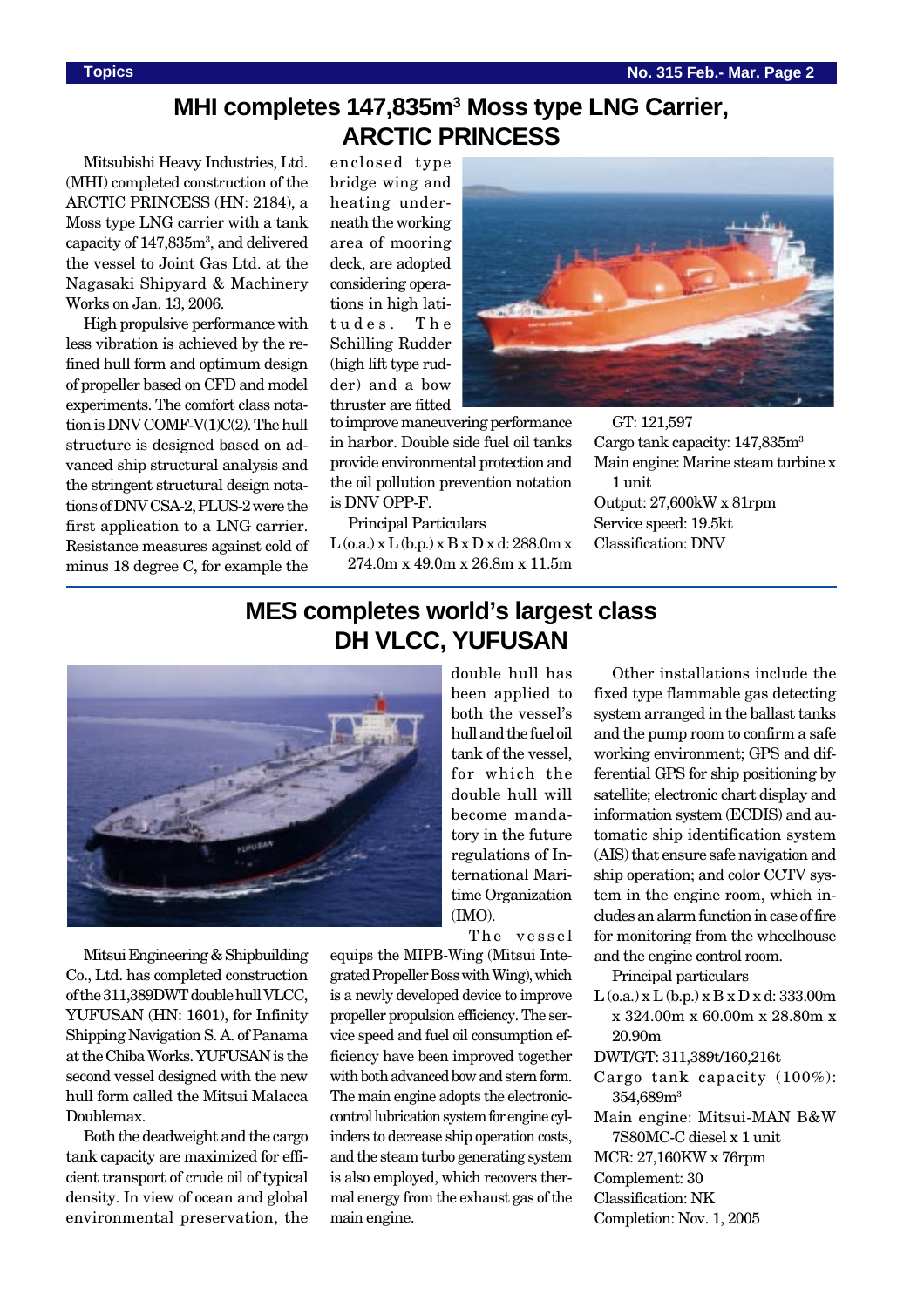sumption of cylinder lubricant in the main engine. An air seal type stern tube sealing device is provided for prevention of marine oil pollution.

 $L(0, a)$  x  $B x D x d: 293.19 m x 40.00 m$ 

Main engine: MITSUI MAN B&W 11K98MC (MARK 6) x 1 unit

# **Koyo completes 6,350TEU type container carrier, MOL PARAMOUNT for Leo Ocean S. A.**

Koyo Dockyard Co., Ltd. of the Imabari Group delivered the MOL PARA-MOUNT, a container carrier with a container carrying capacity of 6,350TEUs to Leo Ocean S. A. on Oct. 26, 2005. The MOL PARAMOUNT is the third of seven carriers now operated by Mitsui OSK Line (MOL).

The vessel can carry 2,912TEUs in container holds and 3,438TEUs on the upper deck. The holds can stow nine tiers (including two tiers of high cube containers) in 14 rows, and the upper deck can stack seven tiers and 16 rows of containers. The container holds are designed with the box girderless type to increase container stowage space and simplify construction of the hull. Each container hold has three hatch cover panels. 18 sets of lashing bridges are provided for the containers on the upper deck. The carrier can load 1,084 units of 45ft containers and has 500 plugs for air cooling type reefer containers on the upper deck. Moreover, container holds can carry dangerous goods without restriction.

Ship maneuvering for berthing and

unberthing at a port is facilitated by two electric motor drive bow thrusters. The automatic heeling system is installed to adjust the heel of the ship during cargo handling. Fuel oil tanks are arranged below the design draft to prevent damage by a tug boat or berth fenders. The fuel oil overflow pipe is laid on the second deck passage space to avoid the overflow of oil on the upper deck. The second deck passage is arranged between Nos. 1 and 8 container holds to allow access to the bosun store, steering gear room and container holds.

Various measures are taken for economical ship operation and antipollution. The turbo generator assists economical navigation. The propeller boss cap fin improves propulsion efficiency. The Alfa system reduces the conClassification: NK Flag: Panama

Principal particulars

x 24.30m x 14.00m DWT/GT: 72,968t/71,892t

MCR: 62,920kw x 94.0rpm Speed, service: 26.0kt Complement: 25

# **IHIMU completes 300,000 MTDW type VLCC, TAKASAKI**

IHI Marine United Inc. has delivered the 300,000MTDW type VLCC, TAKASAKI (HN: 3215), to Violeta Maritima Lines S. A. on Dec. 26, 2005 at the Kure Shipyard. The Takasaki is the seventh of IHIMU's latest design VLCC with the maximum hull form and maximum draft to pass the Straits of Malacca, Malaysia, the socalled Malaccamax type.

The Takasaki has superior economical performance for worldwide



trade and Persian Gulf - Far East trade with its cargo load ability at shallow draft condition to pass the Straits of Malacca. The low resistant and fuel efficient proprietary hull form with IHIMU LV Fin is adopted, and the service speed is achieved by the superior hull form and seven cylinder super long-stroke diesel engine.

The reliable hull structure has been designed by advanced structural analysis technology, and the structure

and fittings of the double hull water ballast tanks have been considered for easy inspection, gas detection, inerting and ventilation. In order to meet strict environmental guidelines, the fuel oil tanks of the Takasaki have been designed with the double hull structure to minimize the risk of oil pollution before the new regulations of IMO become in force.

The Takasaki also has optimized arrangement of cargo tanks, ballast tanks, other compartments and economical electric power generation under seagoing conditions by a turbo generator using the exhaust gas economizer steam.

Principal Particulars;  $L(o.a.) x B x D x d : 333.0m x 60.0m x$ 29.0m x 20.5m DWT/GT: 300,390t/159,939t Main Engine: DU-Sulzer 7RTA84TB x 1 unit Output: 27,160kW at 74.0rpm Speed, service: 15.55kt Classification: NK Completion: Dec. 26, 2005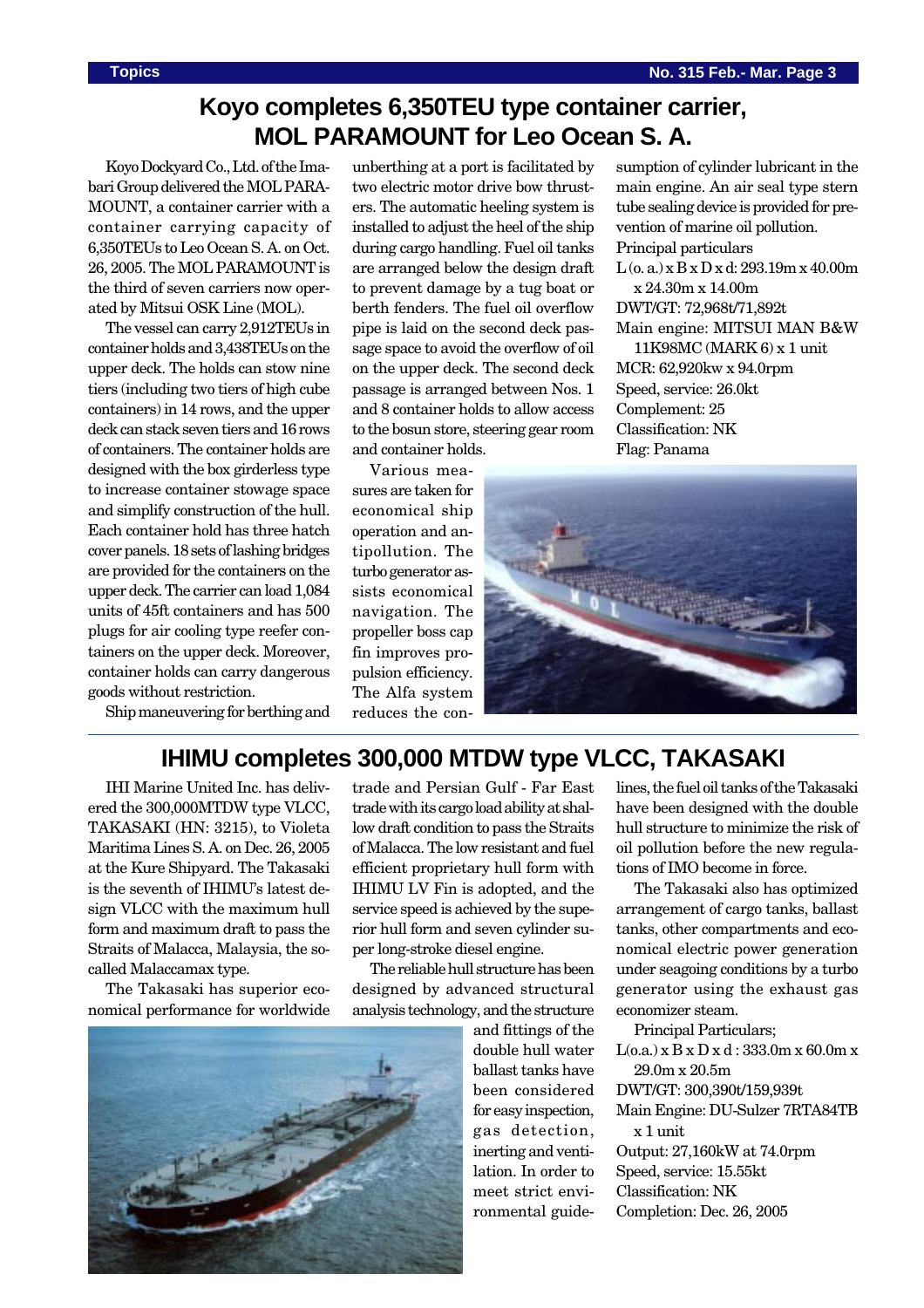#### **Naikai Zosen delivers 45,900DWT product tanker, HIGH LIGHT**



Naikai Zosen Corporation has delivered the 45,900DWT product tanker, HIGH LIGHT (HN: 693), built at its Setoda Works to Ansei Shipholding S. A.

The HIGH LIGHT has the maximum beam to pass through the Panama Canal. It is designed with double bottom and double side shells, complying with the MARPOL requirements, and can carry various products: petroleum products (light and

heavy oils), crude oil, and palm oil.

Total capacity of the cargo tanks is  $54,\!000$ m $^3$ , which consist of 14 cargo tanks (including two slop tanks). The configuration facilitates simultaneous loading of four types of liquid

cargoes by allotting 25% of the total cargo capacity for each cargo. Four electric motor drive screw pumps with a capacity of 800m3 /h are provided for unloading cargoes.

The HIGH LIGHT has a slender hull to achieve high speed. A high forecastle is provided to prevent the bow from swashing and increases seaworthiness as a high-speed medium range product tanker, attaining energy saving.

Moreover, adoption of a special rudder facilitates ship maneuvering in a narrow port. Thus the ship operation efficiency has increased totally. The accommodation quarters are isolated from the engine casing to decrease noise and vibration. The crew can enjoy quiet free time in the accommodation quarters.

Principal particulars

L (o.a.) x B x D x d: 179.90m x 32.20m x 19.25m x 11.65m DWT/GT: 46,843t/28,245t Cargo tank capacity:  $55,159.3m<sup>3</sup>$ (grain) Complement: 25 Main engine: Hitachi-MAN B&W 6S50MC-C diesel x 1 unit MCR: 9,480kW x 127min-1 NCR: 8,530kW x 123min-1 Speed, max. trial: 16.311kt Speed, service: 15.7kt Classification: NK Completion: Oct. 25, 2005

# **MES achieves world record of 50 million BHP Mitsui-MAN B&W diesel engine production**

Mitsui Engineering & Shipbuilding Co., Ltd. (MES) achieved the world record output of 50 million BHP in aggregated production of MAN B&W engines in October 2005, which was marked by the Mitsui-MAN B&W 6S60MC (Mark 6) type engine built in MES Tamano Works for Onomichi Dockyard Co., Ltd. This engine was installed on the 71,000DWT crude oil carrier being built by Onomichi Dockyard Co., Ltd. for Dynacom Tankers Management Ltd.

The diesel engine production at MES has greatly increased in line with the increase of new building ships and the enlargement of the engine size required for driving larger ships. MES took only three years and three months to produce 10 million BHP after the company achieved the record of 40 million BHP in 2002. This achievement means that MES has produced diesel engines totaling 50 million BHP since the company built the first Mitsui-B&W diesel engine

(the former name of Mitsui MAN-B&W diesel engine) in 1928.

MES completed diesel engines corresponding to 3.48 million BHP on the shop test basis in fiscal 2004, and MES is expected to produce diesel engines of 3.70 million BHP in fiscal

2005 from April 2005 to March 2006, which is the largest annual record ever achieved by the company.

**Record Marker Engine Specifications**

Type: Mitsui-MAN B&W diesel engine 6S60MC Mark 6 Length: 8.29m Height: 10.12m Width: 3.48m Cylinder bore: 600mm Piston stroke: 2,292mm



Mean effective pressure: 1.80MPa MCR: 12,240kW x 105rpm (16,680BHP) Shop test: Oct. 28, 2005 **History of records at MES** First Mitsui-B&W diesel engine: June 1928 10 million BHP: October 1976 20 million BHP: September 1987 30 million BHP: December 1996 40 million BHP: July 2002 50 million BHP: October 2005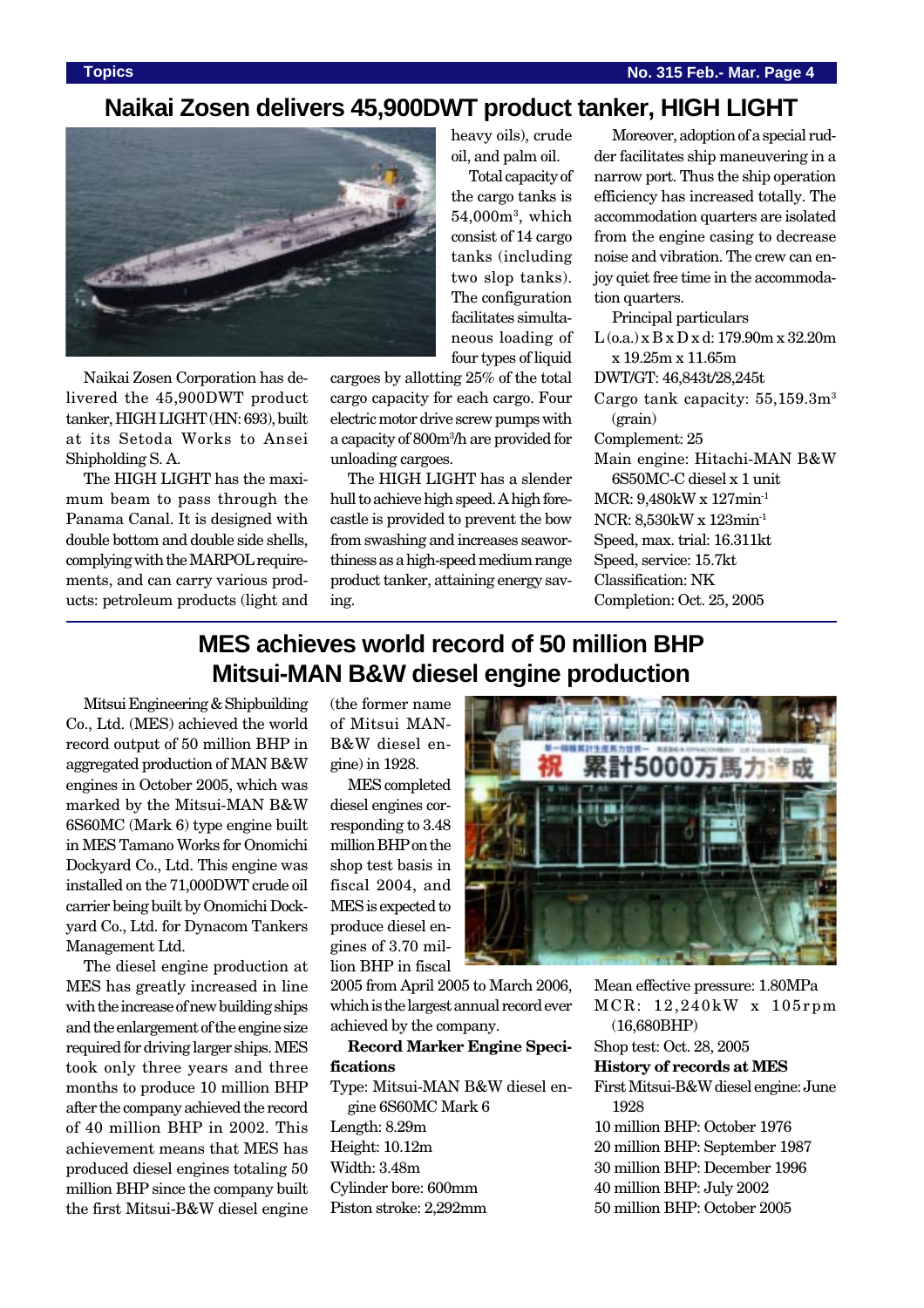# **MHI licenses low-speed diesel engine technology to state-owned Vietnamese shipbuilder**

Mitsubishi Heavy Industries, Ltd. (MHI) signed an agreement under which it will license its UE low-speed diesel engine technology to Vietnam Shipbuilding Industry Corporation (VINASHIN). With the move MHI aims to further promote penetration of its UE engines into the Vietnamese shipbuilding industry, which is expected to grow rapidly amid the current boom in international shipping.

Under the agreement, MHI will provide VINASHIN with the licensing rights to manufacture its large diesel engines. The contract applies specifically to the Mitsubishi UEC-LA, LS, LSII and LSE engines with cylinder bores ranging from 330 to 680 mm. The licensing agreement also encompasses marketing and servicing of these engines in Vietnam. The period of licensing is from 2005 to 2014.

VINASHIN is a state-owned corporation, established in 1996, engaging in shipbuilding and production of ship-related machinery. Including more than 50 subsidiaries, VINASHIN has roughly 15,000 employees and generates annual sales of US\$160 million (2004).

Mitsubishi UE engines are one of the world's three major brands of large marine diesel engine, along with offerings from MAN-B&W and Wartsila Sulzer. The UE models cover a wide range of power outputs from 1,520 to 63,600 PS (pferdestarke: metric horsepower).

Since the introduction of a market economy under the "Doi Moi" policy adopted in 1986, the Vietnamese economy has marked nearly steady development (the sole exception being during the Asian currency crisis of 1997). Since 2000 it has sustained

close to 7% growth every year and investments from overseas have increased robustly, as illustrated by 14.3% growth in 2004 over the previous year. With the major shipbuilding countries - Korea, Japan and China - now producing at peak lev-



 *At the contracting ceremony* els, the Vietnamese shipbuilding industry shows signs of rapid growth. By strengthening its relationship with VINASHIN, MHI aims to increase the share of its UE engines in the global market.



*Mitsubishi UE-low-speed diesel engine*

#### **Sanoyas completes Panamax bulk carrier, KAVO ALKYON**

Sanoyas Hishino Meisho Corp. has delivered the 75,409DWT Panamax bulk carrier, KAVO ALKYON (HN: 1231), to Falcon Ventures S. A. at the Mizushima Works and Shipyard of Sanoyas.

This carrier is the 33rd of the 75,500DWT class, which has the maximized deadweight as a Panamax bulker developed by Sanoyas. Seven



cargo holds are provided in the center of the hull. The cargo hold has top side tanks and hopper bottom. The upper deck is the flat type, and the engine room and the living quarters are located aft. The hatch covers are the side rolling type, and opening

and closing are achieved by chains and hydraulic drives.

The main engine is a low-speed, long-stroke, and 2-cycle diesel engine, and a large-diameter propeller is used. This combination achieves low fuel consumption.

Principal particulars

 $L$  (o.a.)  $x L$  (b.p.)  $x B x D x d: 225.00m$ x 217.00m x 32.26m x 19.30m x 13.997m

DWT/GT75,409mt/38,845t

Cargo hold capacity: 89,250m3 (grain) Main engine: MAN B&W 7S50MC-C

diesel x 1 unit

- MCR: 12,200ps
- Speed, service: abt. 14.5kt

Classification: ABS

Complement: 25

Completion: Nov. 22, 2005